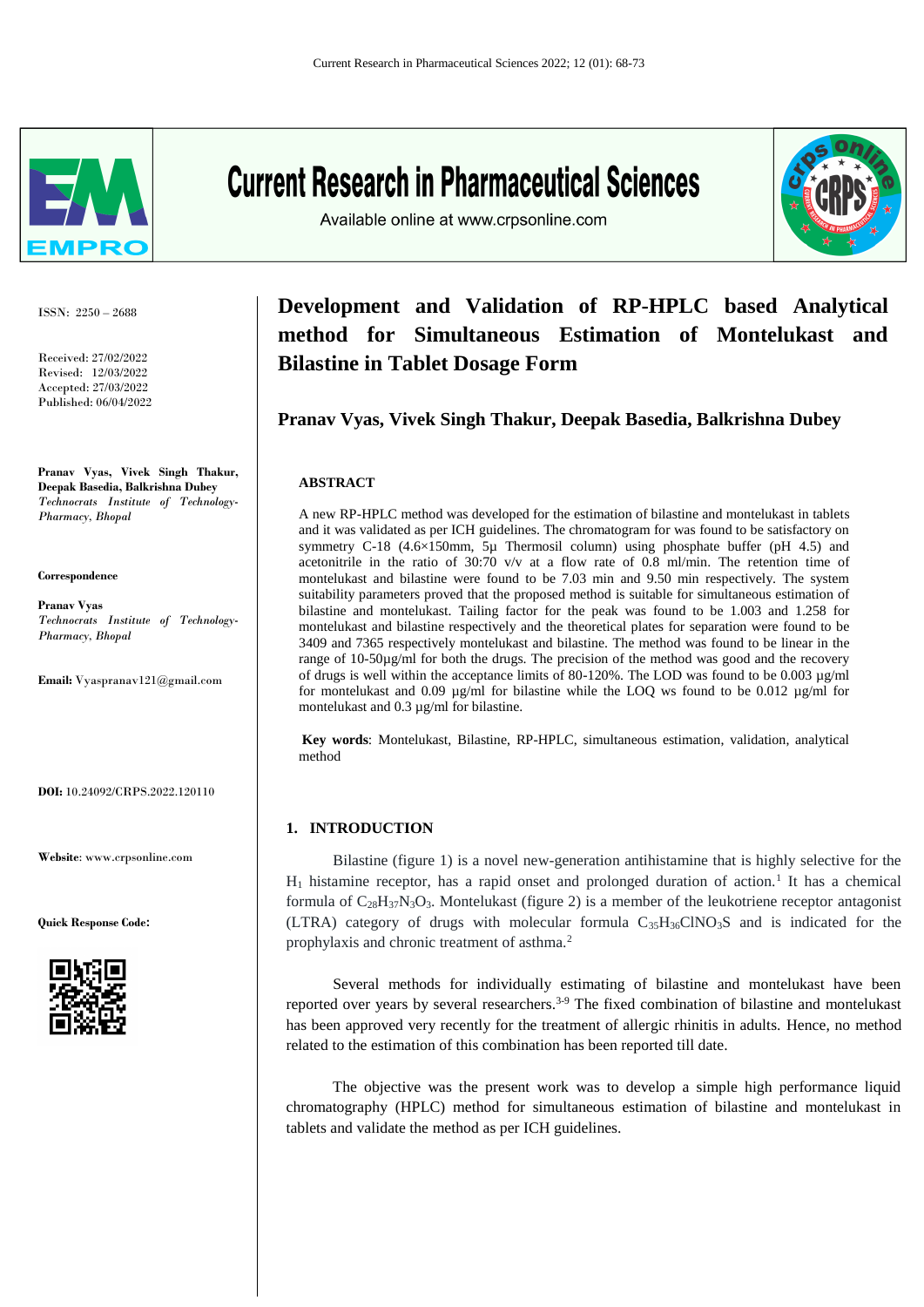

 **Figure 1. Chemical structure of bilastine**



**Figure 2. Chemical structure of montelukast**

#### **2. MATERIALS AND METHODS**

 Bilastine and montelukast pure drugs were purchased from Yarrow Pharmaceuticals, Mumbai. All solvents used were of HPLC grade while the other reagents were of analytical grade. HPLC (Shimadzu, LC-10), electronic balance (Wensar), pH meter (Labtronics, LT-53), sonicator (Biotechnics) and double beam UV Visible spectrophotometer (Labtronics, LT-2201) were used in the study.

# **2.1 Determination of Solubility**

 The qualitative solubility of bilastine and montelukast was observed by dissolving a very small quantity of the individual drug in 1 mL of different solvents (water, methanol, acetonitrile).

# **2.2 Determination of Working Wavelength<sup>10</sup>**

 Individual solution of 100 µg/mL of bilastine and monelukast was prepared in acetonitrile and scanned using a double beam UV-Visible spectrophotometer from 190 to 400 nm. The overlay spectra was obtained using software and the isosbestic point (point at which both the spectra meet and have same absorbance) was selected as the working wavelength for the simultaneous estimation.

# **2.3 Instrument Used For Method Development**

Shimadzu binary HPLC system (LC-10) equipped with

Rheodyne injector (20 µL loop), SPD 10 UV detector, hypersil C18 column (4.6 x 150 mm) with 5  $\mu$  particle size and Surwit N 2000 data acquisition software was used for the development and validation of the method.

# **2.4 Preparation of Phosphate Buffer Solution, 0.025 M Standard<sup>11</sup>**

 Accurately weighed 3.40 g of potassium dihydrogen phosphate and 3.55 g of anhydrous disodium hydrogen phosphate, both previously dried at 110º to 130º for 2 hours, were dissolved in sufficient HPLC water to produce 1000 ml.

#### **2.5 Preparation of Standard Solution**

 A mixed standard stock solution of bilastine and montelukast was prepared by dissolving 20 mg and 10 mg respectively of bilastine and montelukast in 10 mL methanol. 2.0 mL of this stock solution was withdrawn and diluted with methanol (8 mL) to obtain a solution containing 400 µg/mL and 200 µg/mL of bilastine and montelukast. 1.0 mL of the above solution was further diluted with methanol to produce working standard solution containing bilastine (40 ug/mL) and montelukast (20 ug/mL). The solution was sonicated for 10 min and filtered through 0.45  $\mu$  membrane filter before use.

# **2.6 Tablet Sample For Analysis**

 Ten tablets were weighed to determine the average weight. The tablets were crushed and finely powdered in a mortar using pestle. Tablet powder equivalent to 20 mg bilastine and 10 mg montelukast was accurately weighed and transferred to volumetric flask and dissolved in 10 mL methanol by sonication for 30 min. The solution was filtered through Watman filter paper and 2.0 mL of this solution was diluted suitably to obtain concentration of bilastine (40 µg/mL) and montelukast (20 µg/mL). The solution was sonicated for 10 min and filtered through 0.45 µ membrane filter syringe filter before use.

#### **2.7 Optimized Conditions**

 Mobile phase consisted of phosphate buffer (pH 4.5) and acetonitrile in the ratio of 30:70 v/v and chromatographic conditions include:

Column: Octadecylsilane (ODS) (4.6 x 150mm, 5μm, Thermosil)

Flow rate: 0.8 ml per min Wavelength: 225 nm Injection volume: 20 μl Run time: 15 min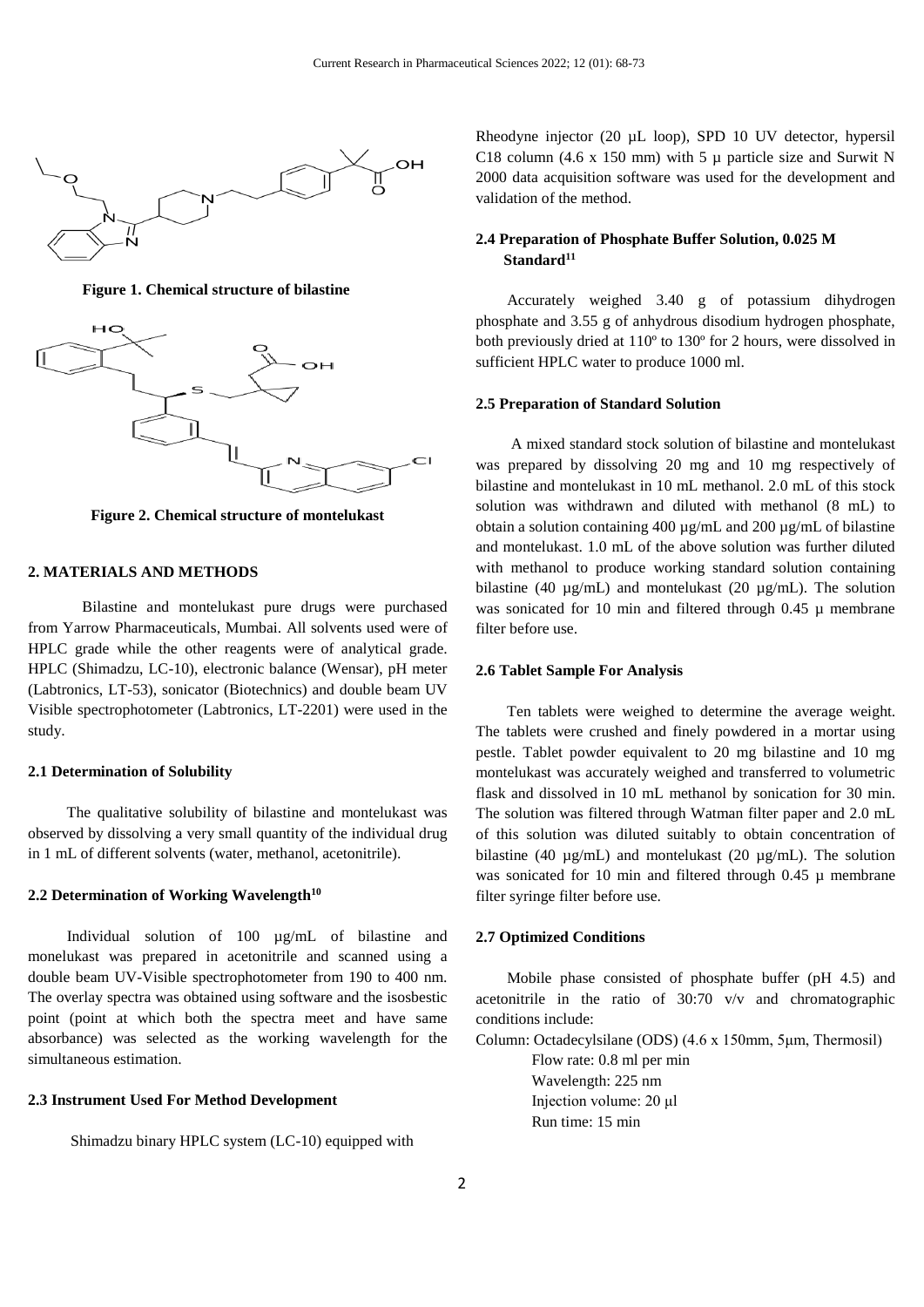# **2.8 Validation of Method<sup>12</sup>**

 The method was validated according to ICH Q2B guidelines for accuracy, precision, linearity, limit of detection, limit of quantification and robustness.

#### **2.9 System Suitability**

 Standard solutions were prepared as per the test method and injected into the chromatographic system. The system suitability parameters like theoretical plates, resolution and asymmetric factor were evaluated.

# **2.10 Specificity**

 Solutions of standard and samples were prepared as per test procedure and injected into the HPLC system. The chromatograms were recorded. A study to establish the interference of blank was conducted by injected the mobile phase into HPLC system.

# **2.11 Linearity**

 The working standards were prepared at different concentrations by diluting with the diluents. The dilutions were injected in to the HPLC system and analyzed as per the optimized conditions.

# **2.12 Accuracy**

 Accuracy of the method was determined by recovery studies. To check the accuracy of the method, recovery studies were carried out by addition of standard drug solution to preanalyzed sample solution at three different levels (50%, 100%, 150%) of the target assay concentration. The amounts added, amounts estimated and the individual recovery and mean recovery values were calculated

# **2.13 Precision**

#### *2.13.1 Repeatability*

 The working standard solution was injected in six replicates in the HPLC system and the peak area was measured. The % RSD for the area was calculated.

# *2.13.2 Intermediate Precision/Ruggedness:*

 To evaluate the intermediate precision (also known as Ruggedness) of the method, precision was evaluated on different days by different analysts.

#### **2.14 Limit of Detection And Quantification**

#### *2.14.1 Montelukast*

 A 0.003µg/ml solution was injected to the HPLC system and the LOD was calculated using the signal to noise ratio. For determination of LOQ 0.012µg/ml solution was used.

# *2.14.2 Bilastine*

 A 0.09µg/ml solution was injected to the HPLC system and the LOD was calculated using the signal to noise ratio. For determination of LOQ 0.3µg/ml solution was used.

# **2.15 Robustness**

 The robustness of the proposed method was determined by analysis of aliquots from homogenous batches by differing physical parameters like flow rate and mobile phase composition which may differ but the responses would be still within the specified limits of the assay.

# **3. RESULTS AND DISCUSSION**

 The solubility analysis was done qualitatively and it was found that bilastine was soluble in water, methanol and acetonitrile whereas montelukast was insoluble in acetonitrile. The overlay spectrum of monelukast and bilastine was obtained using the software attached to the UV spectrophotometer and the isosbestic point (225 nm) was selected as the working wavelength for the simultaneous estimation of both the drugs. The chromatogram was obtained using the optimized conditions (figure 3-5).



**Figure 1. Chromatogram of Montelukast**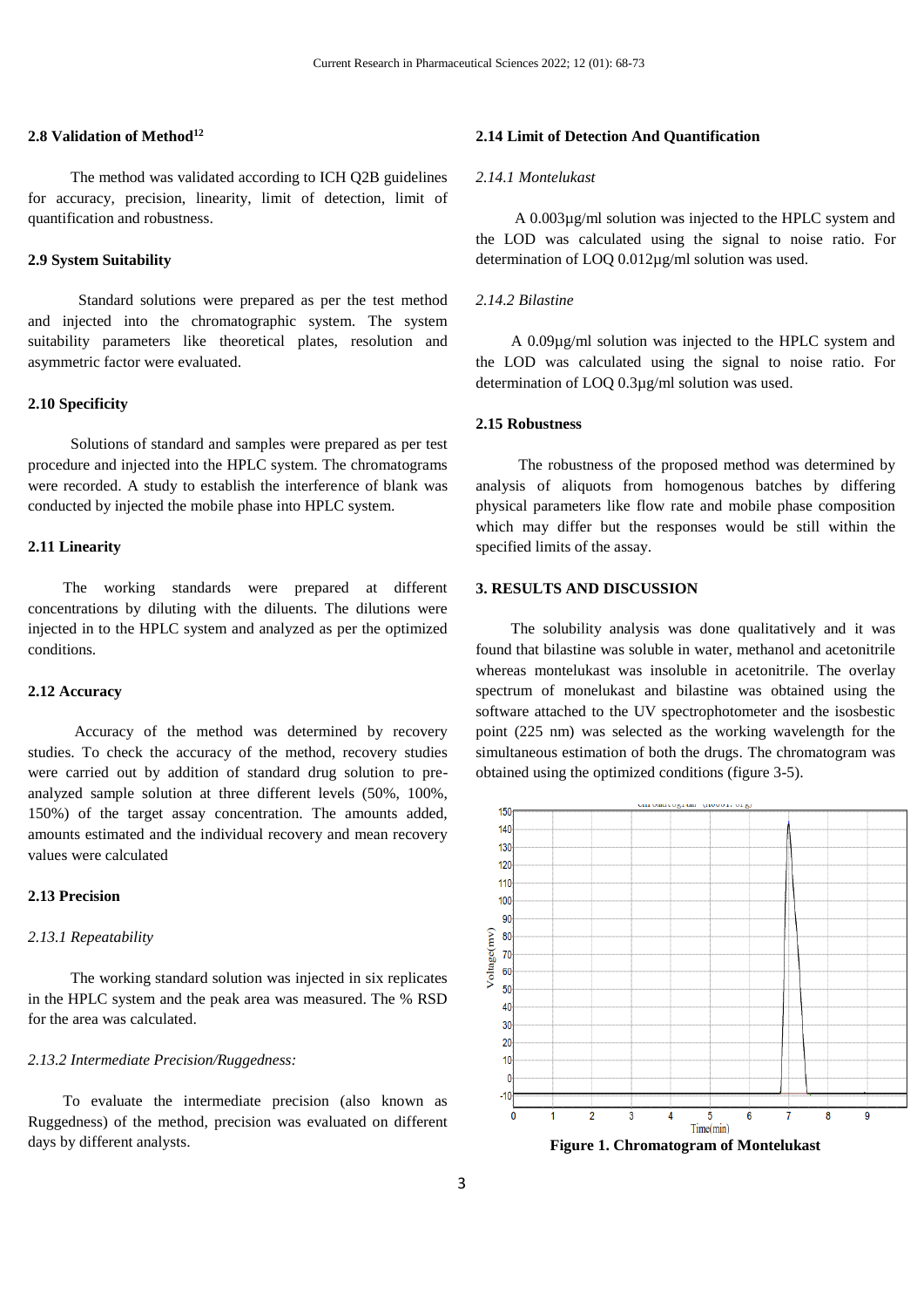

 **Figure 2. Chromatogram of Bilastine**



**combination**

# **3.1 Validation of The Method**

# *3.1.1 System Suitability*

 The % RSD of retention time was less than 2% and tailing factor and number of theoretical plates were found to be satisfactorily within the limits for both montelukast and bilastine

(table 1). Hence the selected system parameters were found to be suitable for the simultaneous estimation.

|  |  |  | Table 1. System suitability parameters |
|--|--|--|----------------------------------------|
|--|--|--|----------------------------------------|

| <b>System</b><br>suitability<br>parameters | <b>Bilastine</b> | <b>RSD</b> | <b>Montelukast</b> | <b>RSD</b> |
|--------------------------------------------|------------------|------------|--------------------|------------|
| Retention<br>Time                          | 9.50             | 0.008      | 7.032              | 0.016      |
| <b>Tailing Factor</b>                      | 1.28             |            | 0.99               |            |
| No.of<br><b>Theoretical</b><br>plates      | 7365.33          |            | 3460               |            |

#### *3.1.2 Linearity*

The linearity range was found to be from 10 to 50 µg/mL for both the drugs (Table 2).

**Table 2. Linearity**

| <b>Concentration</b><br>$(\mu g/ml)$ | <b>AUC</b><br>(Bilastine) | <b>AUC</b> (Montelukast) |  |
|--------------------------------------|---------------------------|--------------------------|--|
| 10                                   | 4240.1                    | 2613.86                  |  |
| 20                                   | 8463.98                   | 5240.14                  |  |
| 30                                   | 12502.1                   | 7841.49                  |  |
| 40                                   | 16760.9                   | 10155.4                  |  |
| 50                                   | 21111.2                   | 12936                    |  |
| Correl Coeff $(r^2)$                 | 0.999                     | 0.999                    |  |
| Slope(m)                             | 420.3                     | 255.6                    |  |
| Intercept $(c)$                      | 3.917                     | 89.51                    |  |

#### *3.1.3 Accuracy*

 Accuracy of the method was determined by Recovery studies. To the formulation (pre-analysed sample), the reference standards of the drugs were added at the level of 50%, 100%, 150%. The spiked sample was recovered within a range of 98- 102% justifying the accuracy of method in estimating the concentration of the drugs of mixture (Table 3).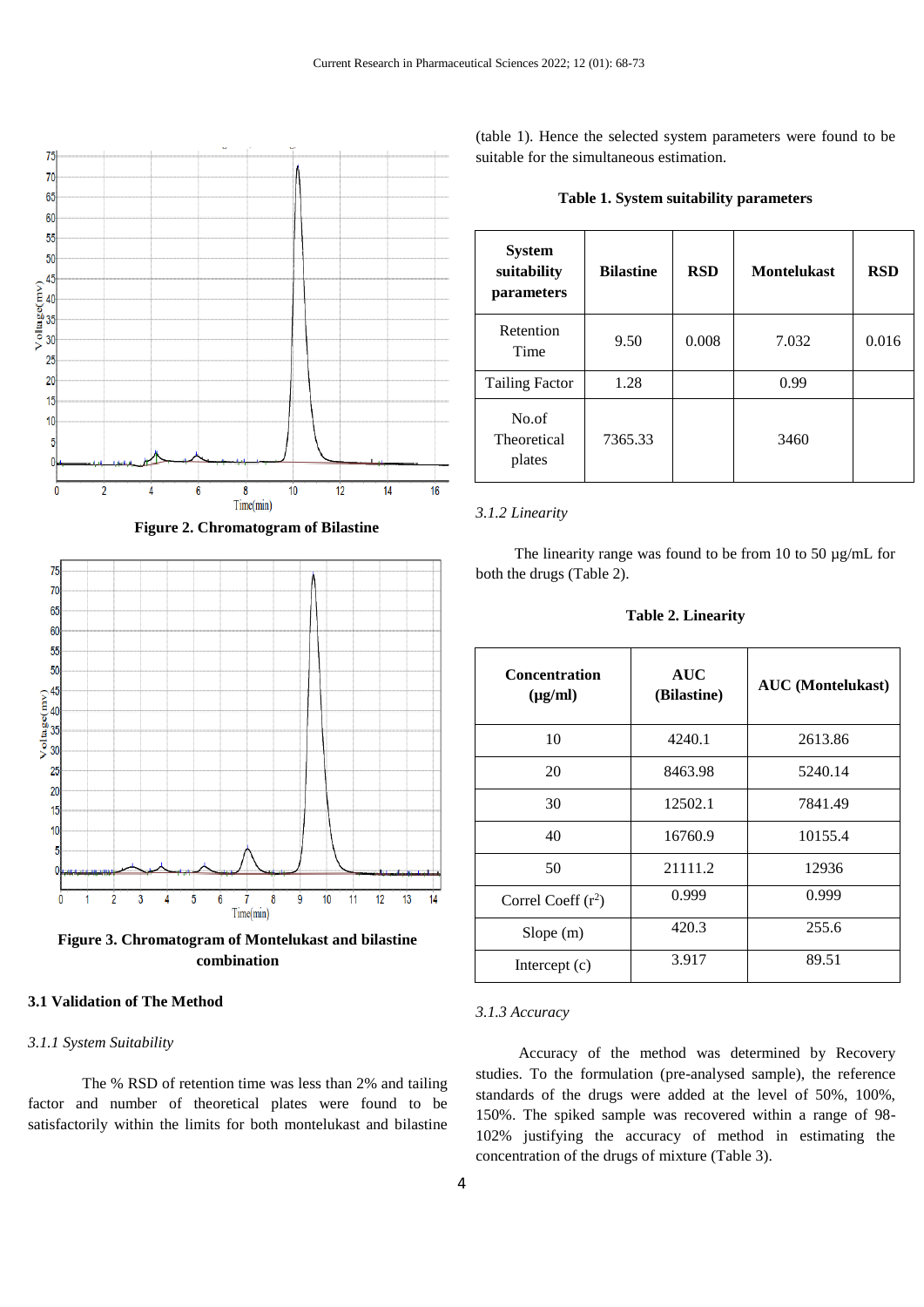| Conc. of<br>monteluk<br>ast in<br>tablet<br>sample<br>$\Box$ g/ml) | Conc.<br>of<br>montel<br>ukast<br>added<br>to final<br>$(\Box g/ml)$ | $\frac{0}{0}$<br><b>Recove</b><br>red<br>(mean) | Conc.<br>of<br><b>bilastin</b><br>e in<br>tablet<br>sample<br>$\Box$ g/ml) | Conc.<br>of<br>bilasti<br>ne<br>added<br>to<br>final<br>$(\Box g/m)$<br>$\bf{D}$ | $\frac{0}{0}$<br><b>Recover</b><br>ed<br>(mean) |
|--------------------------------------------------------------------|----------------------------------------------------------------------|-------------------------------------------------|----------------------------------------------------------------------------|----------------------------------------------------------------------------------|-------------------------------------------------|
| 20                                                                 | 10                                                                   | 100.31<br>7                                     | 40                                                                         | 20                                                                               | 99.408                                          |
| 20                                                                 | 20                                                                   | 98.665                                          | 40                                                                         | 40                                                                               | 100.083                                         |
| 20                                                                 | 30                                                                   | 99.048                                          | 40                                                                         | 60                                                                               | 99.941                                          |

## **Table 3. Accuracy**

#### *3.1.4 Precision*

 The precision of the method depicts its ability to reproduce the results irrespective of the day of analysis, the analyst or even the instrument used for analysis. The results of repeatability and intermediate precision are reported in table 4 and table 5 respectively.

**Table 4. Repeatability of the developed method**

| <b>Concentrat</b><br>ion<br>$(\Box$ g/ml) | <b>Montelukast</b> (20<br>$\mu$ g/mL) |          | Bilastine $40 \ (\mu g/mL)$ |          |
|-------------------------------------------|---------------------------------------|----------|-----------------------------|----------|
|                                           | <b>Retentio</b>                       | Peak     | <b>Retentio</b>             | Peak     |
|                                           | n time                                | Area     | n time                      | Area     |
| Mean (n<br>$= 6$                          | 7.030                                 | 5241.667 | 9.560                       | 16889.16 |
| SD                                        | 0.044657                              | 33.67887 | 0.157304                    | 240.2943 |
|                                           | 213                                   | 567      | 058                         | 334      |
| $%$ RSD                                   | 0.635267                              | 0.642522 | 1.645468                    | 1.422771 |
|                                           | 859                                   | 27       | 624                         | 994      |

# *3.1.5 Robustness*

 The deliberate changes in flow rate and mobile phase composition were made in order to study the effect of the same on the results obtained by the method. The method was able to adjust to the changes with no significant change in the retention time of the eluted components.

**Table 5. Intermediate precision**

| <b>Concentrat</b><br>ion $(\Box g/ml)$ | <b>Montelukast</b> (20<br>$\mu$ g/mL) |                 | Bilastine $40 \ (\mu g/mL)$ |                 |
|----------------------------------------|---------------------------------------|-----------------|-----------------------------|-----------------|
|                                        | <b>Retention</b><br>time              | Peak<br>Area    | <b>Retention</b><br>time    | Peak<br>Area    |
| Mean (n<br>$= 6$                       | 7.002                                 | 5243.167        | 9.579                       | 17069.167       |
| SD                                     | 0.0535602<br>46                       | 35.991202<br>63 | 0.0500176<br>64             | 135.50116<br>85 |
| $%$ RSD                                | 0.7649824<br>53                       | 0.6864401<br>79 | 0.5221504<br>68             | 0.7938358<br>75 |

The results reveal that the % RSD in both the repeatability and intermediate precision studies was less than 2%, thereby ascertaining that the developed method will produced consistent results.

# *3.1.6 Limit of Detection (LOD) and Limit of Quantification (LOQ)*

 The LOD and LOQ were calculated using the signal to noise ratio method. The average base line noise obtained from the blank run (mobile phase injection) was found to be 54 µV whereas the signal obtained from LOD solution (0.25% of target assay concentration for montelukast and 0.3% assay concentration for bilastine) was found to be 152 and 155 µV respectively.

> $S/N = 152/54 = 2.81$  (for montelukast)  $S/N = 155/54 = 2.87$  (for bilastine)

The S/N Ratio value shall be 3 for LOD solution.

The signal obtained from the LOQ solution (1.0% of target assay concentration) was found to be  $571 \mu V$ .

> $S/N = 521/54 = 9.64$  (for montelukast)  $S/N = 524/54 = 9.70$  (for bilastine)

The S/N Ratio value shall be 10 for LOQ solution.

#### **3.2 Application of The Method To Marketed Formulation**

 The developed and validated method was applied for the analysis of the marketed formulation of bilastine and montelukast and the results obtained are presented in table 6. The percentage assay of montelukast and bilastine were found to be 100.3 % and 99.45 % respectively